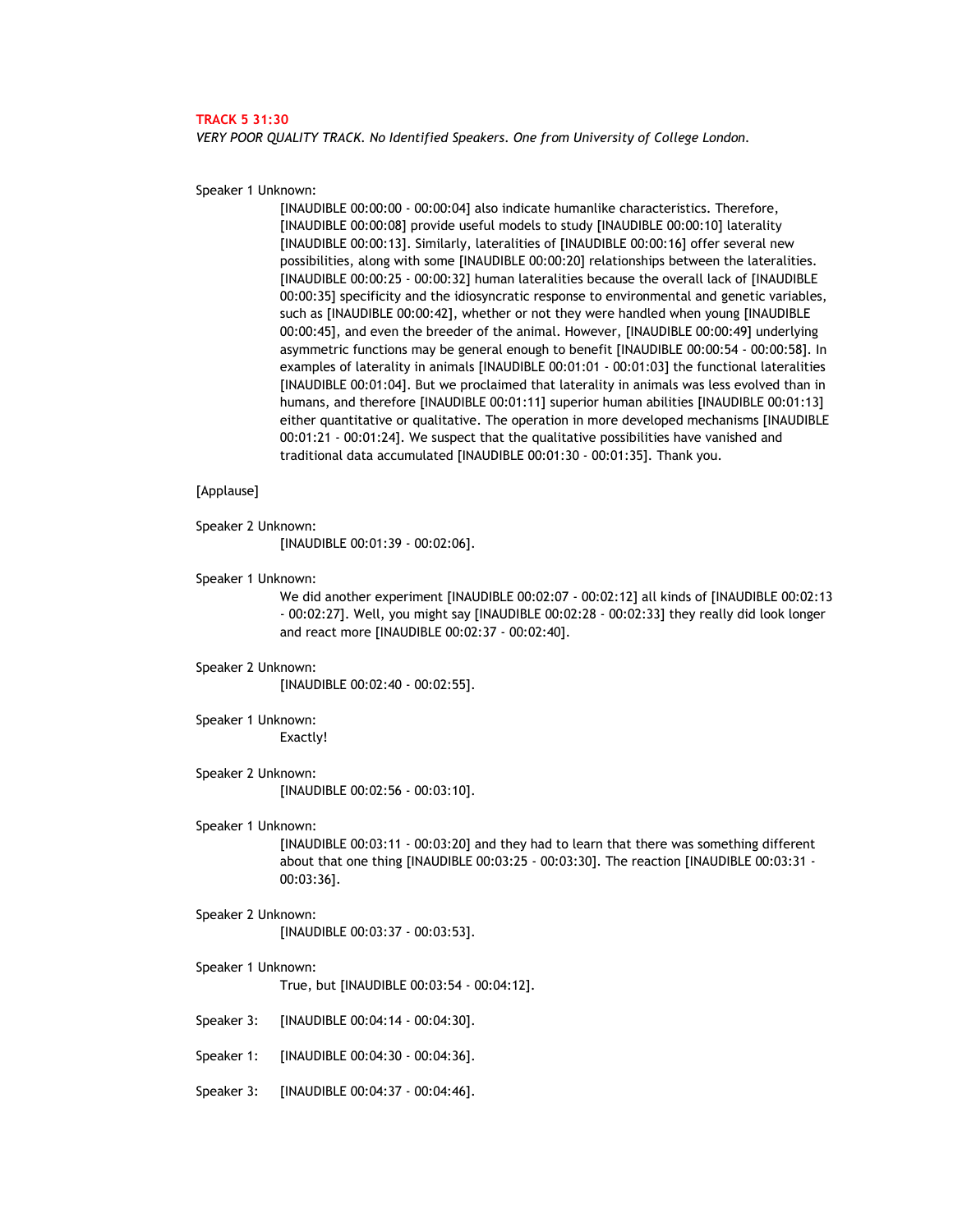- Speaker 1: [INAUDIBLE 00:04:46 00:04:57].
- Speaker 4: [INAUDIBLE 00:04:58 00:05:40].
- Speaker 1: [INAUDIBLE 00:05:41 00:05:50], although the concept [INAUDIBLE 00:05:51 00:05:58].
- Speaker 5: [INAUDIBLE 00:06:00 00:06:30].
- Speaker 1: See, in the video that was put up [INAUDIBLE 00:06:32 00:06:44]. But that's one of the [INAUDIBLE 00:06:46 - 00:06:57].
- Speaker 5: [INAUDIBLE 00:06:57 00:07:01]...
- Speaker 1: No.
- Speaker 5: [INAUDIBLE 00:07:02].
- Speaker 1: [INAUDIBLE 00:07:03 00:07:10] and when we gave them [INAUDIBLE 00:07:11 00:07:16]. Some of them [INAUDIBLE 00:07:17 - 00:07:20]. In fact, what we did was we had [INAUDIBLE 00:07:22 - 00:07:26]. Some of the [INAUDIBLE 00:07:26] generalizations involved [INAUDIBLE 00:07:28 - 00:07:32]. The second test involved [INAUDIBLE 00:07:33 - 00:07:36]. And similarly [INAUDIBLE 00:07:37 - 00:08:01]. But every patient [INAUDIBLE 00:08:03 - 00:08:21]. The reason we used [INAUDIBLE 00:08:22 - 00:08:45].
- Speaker 6: [INAUDIBLE 00:08:46 00:09:03].
- Speaker 1: We haven't done any [INAUDIBLE 00:09:05] experiments in [INAUDIBLE 00:09:07 00:09:29] and we recorded [INAUDIBLE 00:09:31 - 00:09:38]. And we recorded [INAUDIBLE 00:09:40 - 00:10:13].
- Speaker 7: [INAUDIBLE 00:10:14 00:10:19].
- Speaker 1: Yeah. Yeah, but there's two different studies there [INAUDIBLE 00:10:23 00:10:29].
- Speaker 8: Thank you very much. Our next and last speaker is [INAUDIBLE 00:10:43] from the University College London talking about [INAUDIBLE 00:10:49].

#### **Speaker 9 [From UCL]:**

[INAUDIBLE 00:11:09 - 00:14:30]. I'd like to [INAUDIBLE 00:14:31 - 00:14:46]. The right brain's [INAUDIBLE 00:14:47 - 00:15:13]. That's why you and I [INAUDIBLE 00:15:15 - 00:16:28] cerebellum [INAUDIBLE 00:16:29 - 00:16:35]. And, in fact, [INAUDIBLE 00:16:36 - 00:17:07] cerebellum [INAUDIBLE 00:17:08 - 00:17:15]. Bear in mind that the most profound [INAUDIBLE 00:17:18 - 00:18:44]. And so if you look at that [INAUDIBLE 00:18:46 - 00:18:53] and you try to...and you try to interpret [INAUDIBLE 00:18:56 - 00:19:00]. For example, the [INAUDIBLE 00:19:02 - 00:20:21]. So, I've just showed you [INAUDIBLE 00:20:22 - 00:20:25], again, [INAUDIBLE 00:20:26 - 00:20:47] even though [INAUDIBLE 00:20:48 - 00:21:58]. The next step in this example [INAUDIBLE 00:22:00 - 00:22:52]. I won't show you those on the slides [INAUDIBLE 00:22:55 - 00:23:22] and the reason I show it [INAUDIBLE 00:23:22 - 00:23:45]. One is that visual [INAUDIBLE 00:23:47 - 00:24:00]. The second issue is that the [INAUDIBLE 00:24:03 - 00:24:11] and that the laterality [INAUDIBLE 00:24:12] looking for [INAUDIBLE 00:24:13 - 00:25:00]. The next slide will [INAUDIBLE 00:25:02 - 00:25:07]. That's [INAUDIBLE 00:25:08 - 00:25:20] it's very different from other [INAUDIBLE 00:25:22 - 00:25:34]. Again, [INAUDIBLE 00:25:35 - 00:25:47]. And finally, [INAUDIBLE 00:25:47 - 00:25:50], which I think maybe [INAUDIBLE 00:25:51 - 00:26:06] published [INAUDIBLE 00:26:07 - 00:26:12] briefly [INAUDIBLE 00:26:13 - 00:27:29]. The middle graph says that after a few tries [INAUDIBLE 00:27:31 - 00:27:40]. The following graph says [INAUDIBLE 00:27:42 - 00:28:01] is still pushing the [INAUDIBLE 00:28:03 - 00:28:27].